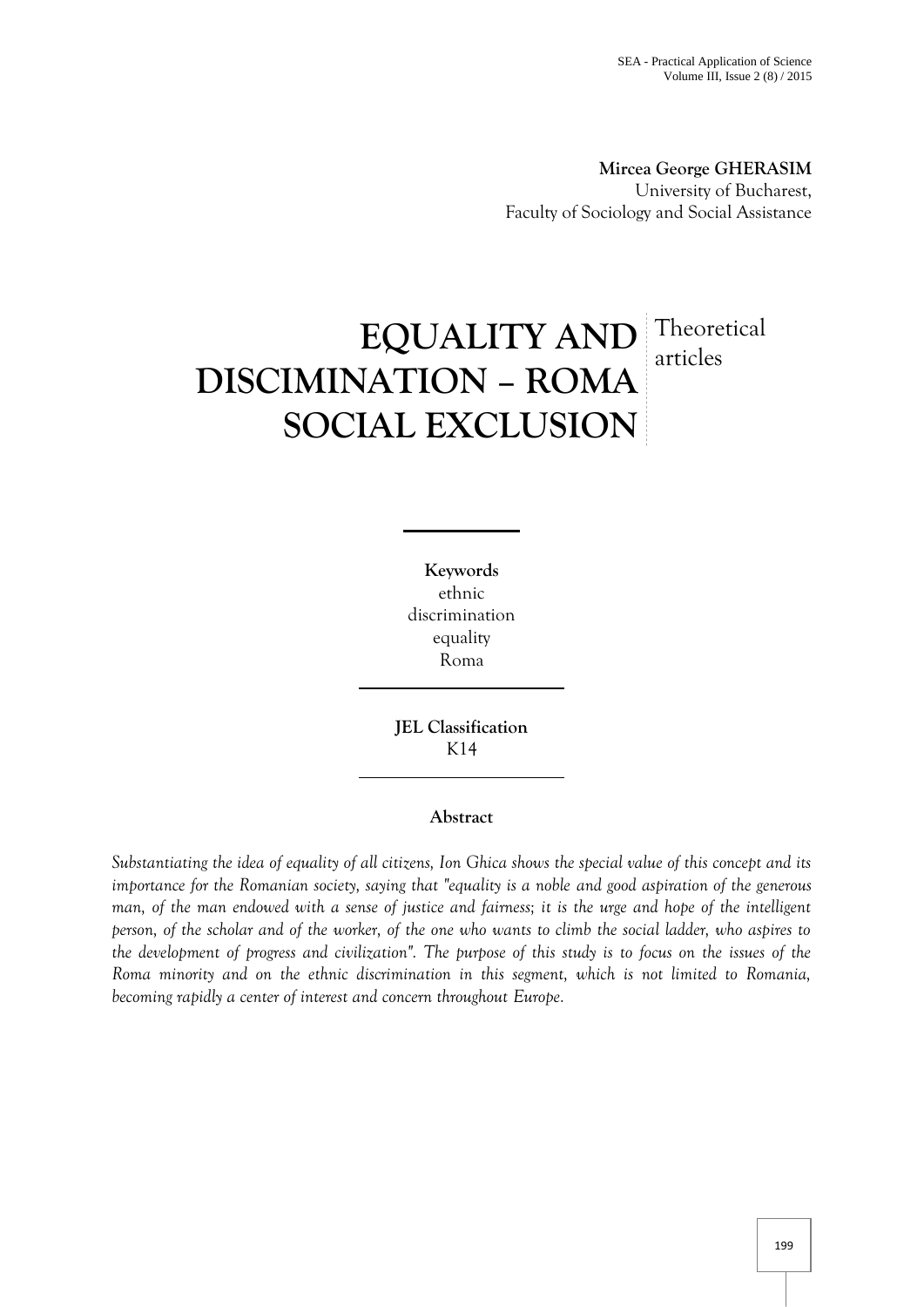## **1. Introduction**

The discrimination is any distinction, exclusion, restriction or preference based on race, nationality, ethnicity, language, religion, social status, belief, sex or sexual orientation, belonging to a disadvantaged category or any other criterion which has as purpose or effect the restriction or elimination of recognition, enjoyment or exercise, on an equal footing, of human rights and fundamental freedoms or of the rights recognized by law in the political, economic, social, cultural or any other field of public life (Official Gazette 431 of 2 September 2000).

Discrimination implies the differential treatment of a person by virtue of belonging, in reality or supposedly, to a particular social group. It is an individual action, but, if the members of the same group are systematically treated similarly, this is also an aggregate social pattern of behavior. In social sciences, the term refers generally to injury treatment, with negative effects on the target. Discrimination is an individual action, but, if, by definition, the members of the same class are treated similarly, it is also a social model of collective behavior. Since it is of social nature, discrimination involves, at a certain moment, behavioral consequences on subsequent occasions. The patterns of inequality set in a generation are easily transmitted to future generations, as people mature reckoning them both morally correct and natural (Banton, M., 1998, p. 25).

Another phenomenon that is related to discrimination is the stigma, the stigmatized people becoming easier the target of differentiated treatments. The emergence and proliferation of the vindictive mythologies of the scapegoat are widely diffused and correlated with feelings of dissatisfaction, anxiety, lack of confidence and the desperate need to blame a specific group for all failures, a group appointed in terms of differentiation and of the alleged non-assimilation. For example, extreme nationalism combines the utopia of the ethnically homogeneous state with the myth of a foreign conspiracy determined to undermine the country (Shafir, A., 2002, p. 359).

### **2. Overview of Roma in Romania.**

Who are the Roma? In the new edition of the Explanatory Dictionary of the Romanian Language (DEX), published in February 2012, the definitions of certain words deemed offensive as "Roma" ("rrom") or "Gypsy" ("tigan") were changed.

The changes were made due to a recommendation made by the National Council for Combating Discrimination (CNCD), by the Romanian Academy and by "Iorgu Jordan" Institute to change the way the word "gypsy" was defined in DEX.

The National Council for Combating Discrimination (CNCD) recommended the two institutions to insert before the definition of the word "gypsy," i.e. "epithet given to a person with

bad habits", the specification that this is a pejorative meaning.

The 2012 edition of the DEX complied with this recommendation and modified other definitions considered offensive or inappropriate for this ethnicity, around 30 in number ("balaoache", "baragladin ", "buliba ", "chivu ", "corturar" "faraon", "gitan", "jude", "laie", "läe", "lingurar", "puradel", "rom", "rudar", "s la", " $igan$ ", " $igina$ ", " $ignaiic$ ", " $igncu$ ", "ig ncu ", "ig neal", "ig nel", "ig nesc", "ig ne te", "ig nie", "ig nime", "ig nos", " $i$ g nu ", "ursar").

Therefore, the new definition of the noun "Roma" is "term by means of which the members of an ethnic group originating in India and spread especially in Southern and Eastern Europe identify themselves, replacing the name Gypsy, considered pejorative". In addition, in the new edition of DEX, the two words "Roma" and "Gypsy" are not synonymous anymore. Now, one of the definitions of the word "Gypsy" is not "epithet given to a person with bad habits" but "pejorative epithet given to a person with uncivilized behavior".

What is their language? Roma speak Romani, whose roots are in the Indo-European language family, similar to Punjabi or Hindi. Depending on the country or the region where they established, the language was enriched with local terms.

What is the correct Romanian term: "rom", "rroma" or "tigan"? "Rrom" is the term used in Romani to refer to their ethnicity. Emanuelle Pons identifies the term "rroma" ("Roman") as coming from Sanskrit (original: Romans) meaning man, married man. In Romanian, the correct term is "rom" (DEX 2012).

As regards the term "Gypsy" ("tigan"), it does not exist in the Romani language and it is a negative form of hetero-identification, rooted in the Greek word "athiganos", describing the ethnicity of a group considered heretical, untouchable.

Where do Roma come from and when did they arrive in Romania? Regarding the Roma origins, we could say that Roma arrived in Europe as slaves from India, in the ninth-tenth centuries. Roma settled in the Balkan Peninsula but later migrated to Central Europe. In Romania, the Roma were used as slaves by the landowners, by the royal house and by monasteries.

The first documentary proof of the Roma slavery on the Romanian territory dates back to 3 October 1385. At that time, Prince Dan Voda confirmed the donation of "40 s lașe de ațigani" ("40 gypsy dwellings") given by Prince Vladislav to Vodi a Monastery, about 20 years before: "40 gypsy dwellings are free of all jobs and tributes to the income of my reign" (Alex. tefulescu, Tismana Monastery).

What do they have in common internationally? In 1971, between 6 and 8 April, there was held in London the first Congress of the International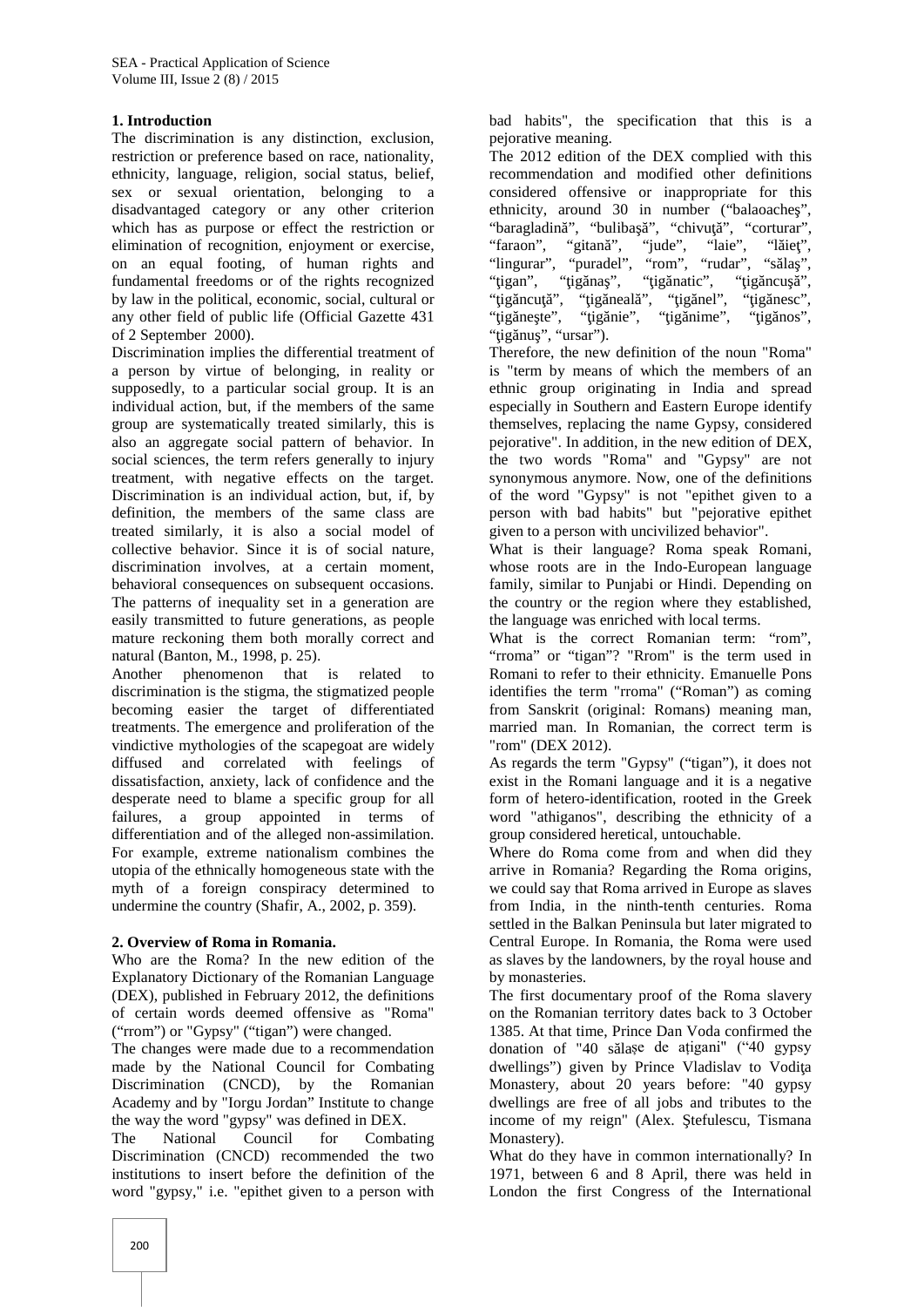Romani Union. On that occasion, the day of 8 April became the International Roma Day; there also were adopted "the two great symbols of the Roma cross-border nation: the flag of all Roma and the international Roma anthem "Gelem, Gelem" ("I went, I went").

The Roma flag consists of two green and blue longitudinal strips, and in the center, there is a red wheel. The green symbolizes mother earth; the blue is the sky - father and God, and the wheel stands for the nomadic life, the symbol of the pilgrimage carried out for centuries by this nation.

When and how were they freed? 20 February is a milestone in the history of the Roma, representing the unleash from the slavery chains that oppressed the Roma community for centuries.

The Roma slavery (the Roma owned by the noblemen) was abolished by a law promulgated on 20 February 1856. The slavery had been lasting for over 500 years and its abolition was actually the first major social reform of the Romanian principalities.

On 22 December 1855, the Moldovan Civic Council adopted "the law to abolish slavery", based on a bill drafted by Petre Mavrogheni and Mihail Kogalniceanu.

At that time, the owners whose slaves were freed by the law were indemnified by the state or enjoyed a range of tax benefits (10 coins per each Roma released in 1856). For Roma, the law established the obligation to permanent housing. The Roma who left the noblemen's courts were sent by the local administration to towns or villages, taking into account their wishes. In the coming years, the freed slaves did not benefit of the measures of land allotment, most of them facing extremely difficult material situations, being forced to return voluntarily on the estates of their former masters.

### **3. Further considerations on the situation of the Roma people**

In Romania, there are several excluded social groups and this exclusion process is evident. The Roma people suffering from serious processes of exclusion are one of these social segments. The unemployed, single parents, young people under 18 leave leaving the state institutions without any law or program to protect them are just some examples of excluded social segments. However, if unemployment as exclusion from the labor market is taken into consideration among its consequences, as the most serious form of social exclusion in the West, the situation of the Roma people in Romania is a specific form of exclusion, which requires even expanding the concept to its meanings in Western Europe. The lack of identity documents to a large number of citizens is a form of social exclusion much more serious than unemployment, these people being excluded even from the status of citizens, which would grant them a lot of rights: child allowance, social allowance, free education,

free health services for children and other disadvantaged groups, voting rights, etc.

Although the Roma history is the history of a people that has been European for centuries, the Roma are seen and mentioned as being nomadic, their lives being ruined by marginalization and the policies focused on the marginal parts of the society have traditionally fluctuated between "educational" positions and repressive positions, sometimes in combination, depending on the circumstances. Not only that the Roma are not fully recognized as part of the European society, but also they have now become an international issue (Signa, N., 2005). No less true is the fact that globalization has favored the mobility of the Roma groups worldwide, which inevitably led to the emergence of the breach of criminal rules by the ethnic Roma on the territory of the host Member States (Mitra, M. 2007, p. 141-170).

Most observers state that, within the Romanian society, although the corruption among public officials (Mitra, M, 2014), the crime among those in leadership positions and the embezzlement are widespread, these crimes are not usually reported or punished. The percentage of the Roma criminals would decrease greatly if the actual rate of crime were adequately represented in the official statistics because the Roma as a group are almost absent in all areas of the society where crime is found among those in leadership positions. Perhaps recognizing this, the police now state that not every third, but every fifth offender is a Roma (Preda, M., 2002).

Among the studies bearing on this issue, there are opinions according to which unemployment, poverty, ethnic segregation are the determining factors in the development of deviant behavior, which places the Roma population in a vicious circle, generating a legitimate question, namely whether the stigma generates offenses or whether the offenses generate stigma (Mitra, M., Mititelu, C., 2013).

Although the increase in the crimes committed by the Roma people, in relation to the rest of the population, is obvious, the figures are by far different from what is described as "a third of the offenders are Roma", a concept previously promoted by the police. On the contrary, the offences involving Roma (offences against property) (Mitra, M., 2015, p. 100) are less sophisticated and easier to reveal, investigate and punish, compared to the crimes usually committed by the members of other groups.

Much of the problem for the community members who are attached to traditional values is the threat of assimilation; however, a minority rights approach should avoid the compulsion to follow the majority rules and seek a balanced integration, by finding a way of cultural expression (Rugnis, C., 2010).

The specifics of Roma social exclusion consist precisely in sources of exclusion which do not exist